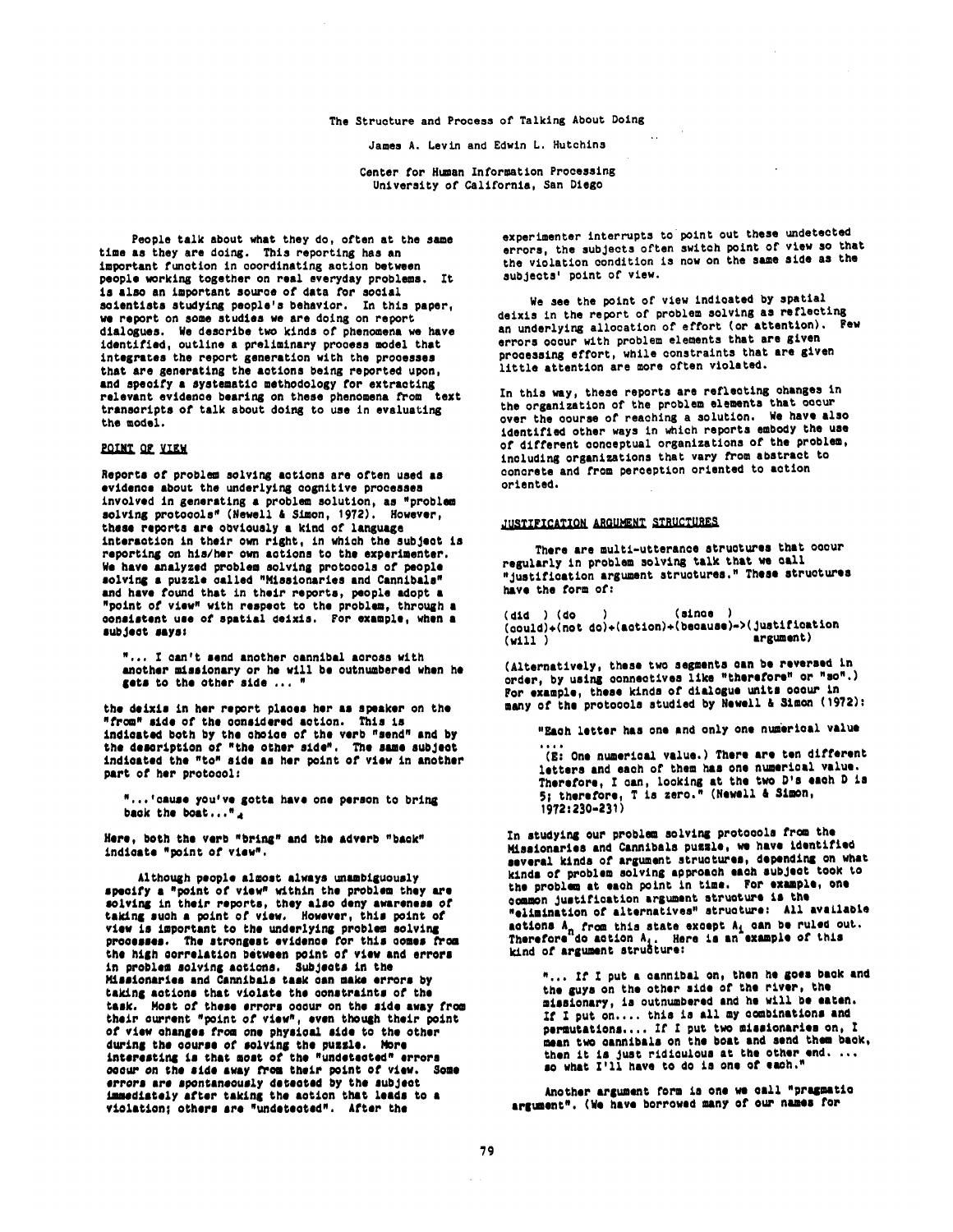argument structures from a rhetoric book (Perelman & Olbrechts-Tyteca, 1969).) Although this book is a "normative" account of argumentation, we find it valuable as a guide to our attempt to give a descriptive account of naturally cocurring informal "argumentation" occurring in our subjects" reports of their problem solving.) The pragmatic arguments is:<br>Doing action A would lead to result R (among other things). Result R is undestrable. Therefore don't do action A.

An example from our protocols is:

"... Both missionaries are going to have to come back because. 'cause if they don't come back, well, one would get left and eaten. So both missionaries come back. ... "

One interesting point about this particular example is that it is embedded within an "elimination of alternatives" argument structure. That is, this "pragmatic argument" is used to eliminate one of the alternatives, leaving only one to take.

A third kind of argument structure we have identified is called "ends-means": If state \$ occurs, then there is an action A to get to goal G. Therefore establish state S as a subgoal. For example:

"... So if ever I could get these over there, I would be  $0.001$ .

Obviously, this argument form is similar to the classic "means-ends analysis" proposed as part of many current theories of problem solving. The argument forms we have identified occur when certain kinds of underlying cognitive processing is going on, and this kind of protocol text has been used as evidence for this underlying processing. Some people have assumed that this kind of language interaction corresponds to a subset of the underlying processes (Newell & Simon, 1972). Other people have questioned whether there is any correspondence between what people do and what they say (Nisbett & Wilson, 1977). Our position is that<br>there is a fairly rich interaction between action and report of action, which we will describe in our report of our preliminary process model of doing and reporting. (This position is similar to one outlined recently by Ericsson & Simon (1979).)

## A PROCESS MODEL OF DOING AND REPORTING

We have been constructing a process model of problem solving within an activation process framework (Levin, 1976; 1978). Within this framework, multiple processes are simultaneously active, and the the interactions between the active processes is specified by their representations in a network structured long term memory. Each process is active a certain amount, with a certain amount of "salience", and the more salient a process is, the larger its impact on other processes (and therefore on the overall processing).

There are processes that are closely related to the performance of the problem task, and others that<br>are closely related to the report of the task actions. In the particular problem domain of the Missionaries and Cannibals pussle, the task related actions and objects are defined as concepts in the long term memory that become active during the problem solving. The constraints of the problem are represented in the same way, and get activated to varying degrees during the problem solving. Errors occur when the constraints are insufficiently salient to prevent an action which leads to a violation of that constraint.

Report related processes impact the task behavior by modifying the distribution of salience to the task related processes. "Point of view" of the problem solver has its impact on the processing by adding salience to those active concepts associated with location where the problem solver has conceptually located him/herself. Justification argument structures similarly impact the distribution of salience by increasing the salience of of those inference processes defined to be associated with the argument structures. In this way, language can aid the problem solving, by adding to the resources of the talked about processes. It can also hinder if it looks the problem solver into a particular organisation of the problem that isn't fruitful. For example, to the extent that language use<br>focusses salience away from constraints that are being violated causing errors, and especially if this coours to such an extent that these errors are undetected,<br>then the focussing effect of language can be a barrier to solving the problem.

#### **EVALUATION**

So far, we have described some phenomena we have observed in our collection of problem solving reports, and also a preliminary process model of problem solving action and report. How can we use our data to evaluate our model?

There are many levels of evaluative testing that we could use. At one extreme, theories can be strongly evaluated by deriving predictions from them of specific data, which is then collected. Especially when the predicted data are unexpected, this provides a rigorous .<br>test of a theory. At another extreme is a "sufficiency test" (Newell & Simon, 1972). A model of an organism performing some task passes the sufficiency test if it also can perform the same task. This is the evaluation test commonly used today for artificial intelligence models. A more rigorous test is to try to fit a model to a mass of data. This is the evaluation technique most often used today in evaluating cognitive psychology theories. A fourth technique is to identify a set of "critical" phenomena in the data against which to evaluate a model of that data. As illustrated in the list below. this is a more powerful evaluation technique that simple sufficiency, but less powerful than the other two techniques. We feel that at this point in the state of the art, this is the appropriate evaluation technique to use to evaluate our process model in light of our data.

- 1. Sufficiancy: Does the model globally perform like the behavior being modelled?
- 2. <u>Critical</u> phenomana: Does the model exhibit behavior that corresponds to observed selected "oritical phenomena" in the data of interest?
- 3. Close fit of data: Can the model exhibit behavior that corresponds closely to the mass of data of interest?
- 4. Prediction of unexpected data: Can the model exhibit unexpected behavior that then can be observed?

In order to extract the phenomena we have identified in our data for use in evaluating our model. we have been developing coding techniques that are used by trained human coders. These coders detect and annotate the occurrence of these phenomena in transcripts of problem solving talk. For example, we have been able to train coders to reliably determine a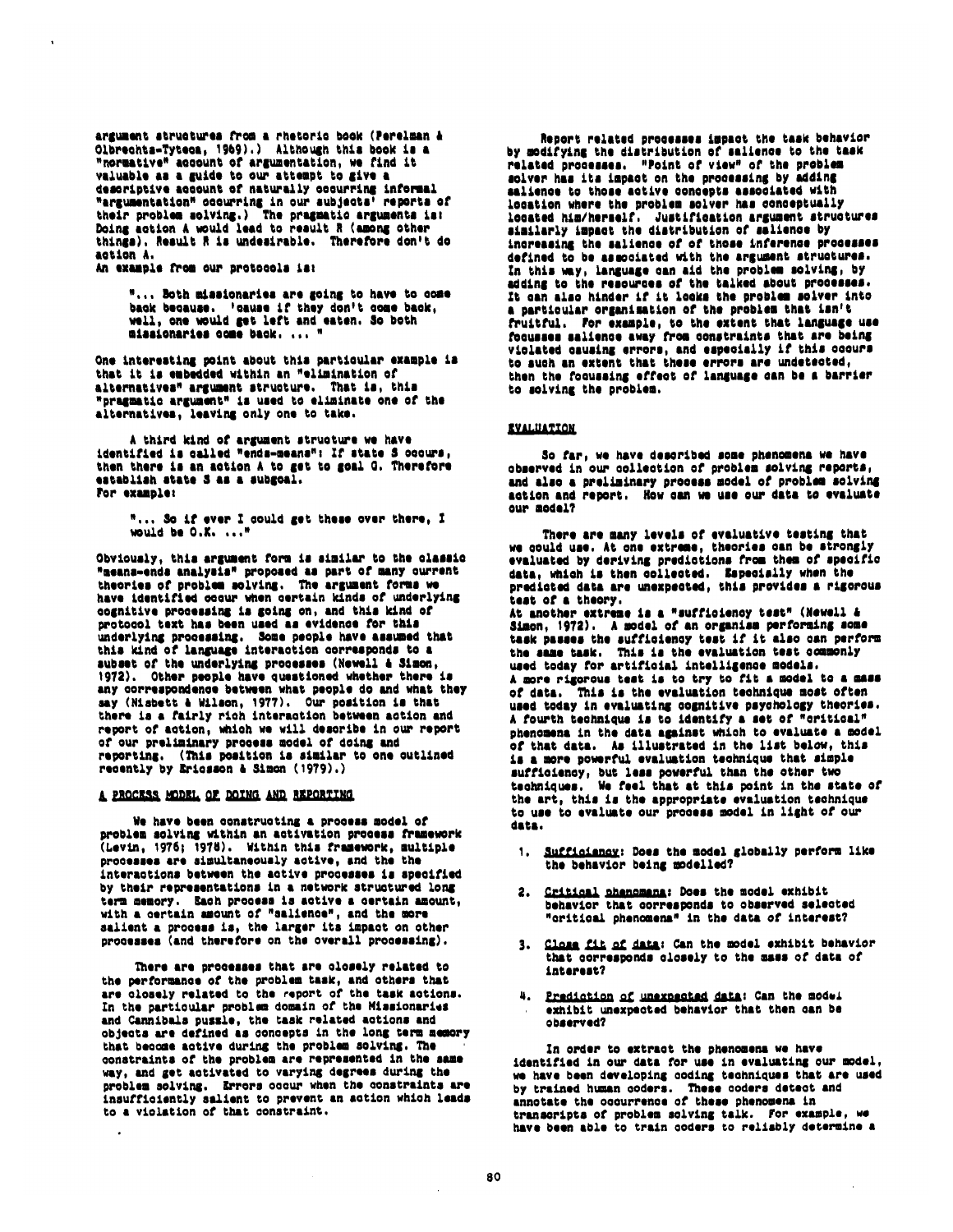"point of view" for a problem solver at each point in the problem solving from a record of the problem solving report and a record of moves made. Then, we use this extracted trace to evaluate our model of the role of point of view in problem solving.

## SUMMARY

We have reported here a three pronged approach to the study of problem solving action and report: I) the collected of data on problem solving and talk about problem solving, 2) development of a process model of these behaviors, and 3) use of coding techniques to extract traces of "critical phenomena" from the transcripts for evaluating the model. So far, we have focussed our efforts on two types of problem solving phenomena: the changes in the problem solver's organization of the problem ("point of view"), and systematic multl-utterance structures used to express the forms of inference used to solve the problem ("Justificatlon argument structures").

# **REFERENCES**

- Ericsson, K.A., & Simon, H.A. Thlnking-aloud protocols as data: Effects of verbalization. Pittsburgh, PA: Carnegle-Mellon University, C.I.P. Working Paper #397, 1979.
- Levin, J.A. Proteus: An actlvation framework for cognitive process models. Marina de1 Rey, CA: Information Sciences Institute, ISI/WP-2, 1976.
- Levin, J.A. Continuous processing with a discrete memory representation. Paper presented at The LNR Confluence, La Jolla, CA: Center for Human Information Processing, UCSD, 1978.
- Newell, A., & Simon, H.A. Human problem solving. Englewood Cliffs, NJ: Prentlce-Hall, 1972.
- Nisbett, R.E., & Wilson, T.D. Telling more than we can know: Verbal reports on mental processes. Psychological Review. 1977, 84, 231-259.
- Perelman, C., & Olbrechts-Tyteca, L. The new rhetoric: A treatise on argumentation. Notre Dame, IN: University of Notre Dame Press, 1969.

 $\mathbb{R}^2$